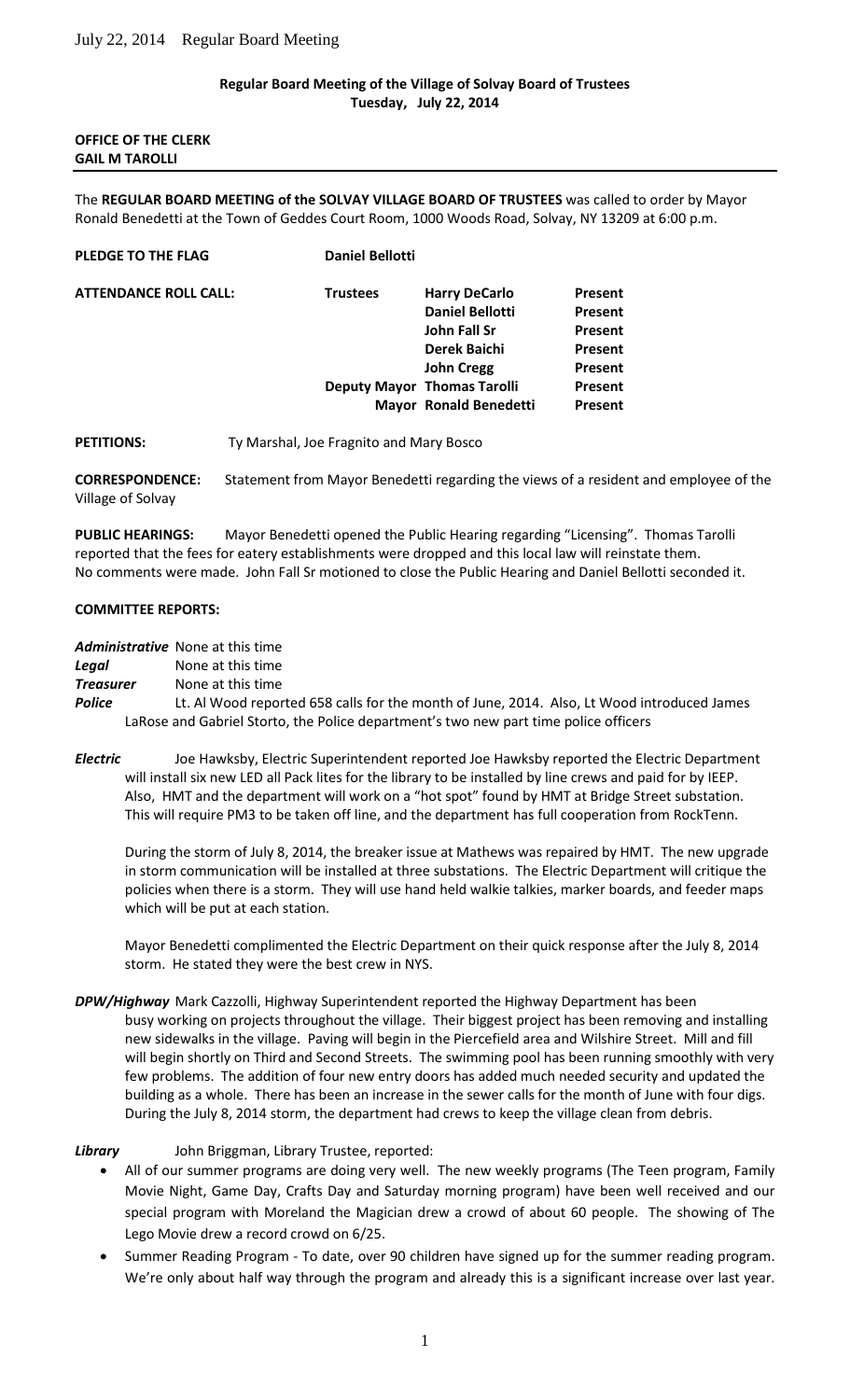The library staff has done a great job promoting the reading program as well as all the other programs offered this summer.

- The new Book Readers and Tail Waggers program where children sit and read to a certified therapy dog has gotten off to a good start. The parent of a child who attended the program let us know how much her son enjoyed the program. She said he was so enthused by it that he went home and read to his stuffed animals. She sent us a picture and thanked us for encouraging her kindergarten reader.
- Upcoming special programs include:
	- o Showing of the movie "Heaven is for Real" on Wednesday, 7/23 at 6:00 pm
	- o The MOST (Museum of Science & Technology) brings their traveling science show to the library on Thursday, 7/24 at 11:00 a.m.
	- o CNY Central's Reporter Kellie Cowan visiting the library for their "Book Breaks Program"
	- o Dan the Snakeman will bring some of his collection of reptiles, amphibians, and invertebrates when he comes to the library on Monday, August 4 at 11:00 a.m.
	- o The Rosamond Gifford Zoo will bring its popular Zoo-To-You program to the library on Friday, August 15 at 11:00 a.m.

# **Solvay Books**

- Solvay America will be sending us copies of commemorative books from their 150<sup>th</sup> anniversary celebration. The books include photos taken of the Library archival items and some Village locations.
- *Codes* Thomas Tarolli reported that the attorney fee may be a little higher than usual but the fees were for the Bridge Street clean legal fees.

*Stormwater* None at this time

#### **RESOLUTIONS:**

1. Authorization from the Board of Trustees to approve the minutes from the June 24, 2014 Regular Board Meeting and the Reading of the Minutes be herewith dispensed.

| <b>MOTION:</b> | <b>Daniel Bellotti</b> |               |                       |
|----------------|------------------------|---------------|-----------------------|
| <b>SECOND:</b> | Derek Baichi           |               |                       |
| AYES:          |                        | <b>NAYES:</b> | <b>MOTION CARRIED</b> |

2. Authorization from the Board of Trustees to pay C&S Engineers \$9332.50 for services rendered from 06/01/14 to 6/30/14. (Invoices: 0147038, 0147039, 0147040, 0147041, 0147042, 0147043)  **MOTION: John Fall Sr SECOND: Daniel Bellotti** A large portion of this bill will be reimbursed to the village.

| AYES: | <b>NAYES:</b> | <b>MOTION CARRIED</b> |
|-------|---------------|-----------------------|
|       |               |                       |

- 3. Authorization from the Board of Trustees to approve the Budget Modifications: **There are none this month.**
- 4. Authorization from the Board of Trustees to pay Costello, Cooney & Fearon, PLLC \$19,511.96 for services rendered for the month of June, 2014.

| <b>MOTION:</b> | Derek Baichi |               |                       |
|----------------|--------------|---------------|-----------------------|
| <b>SECOND:</b> | John Cregg   |               |                       |
| AYES:          |              | <b>NAYES:</b> | <b>MOTION CARRIED</b> |

5. Authorization from the Board of Trustees to approve

**WHEREAS**, the property described by the following tax map number(s) and located at the following address(s) is/a/re in the Village of Solvay, is/are owned by the following owner(s); and

**WHEREAS**, as the aforesaid property owner(s) allows the property to accumulate high weeds, brush, grass, trash, debris, or other matter, in a manner that is unhealthy, hazardous, or dangerous and in violation of Chapter 56; and

**WHEREAS**, the owner(s) was notified by certified mail and/or posted on site and a follow up revealed the violation still exists

**NOW**, be it resolved that the Village of Solvay Board shall authorize the property to be cut, trimmed, and removed by the Village Representatives, and all actual costs of work or services rendered at the direction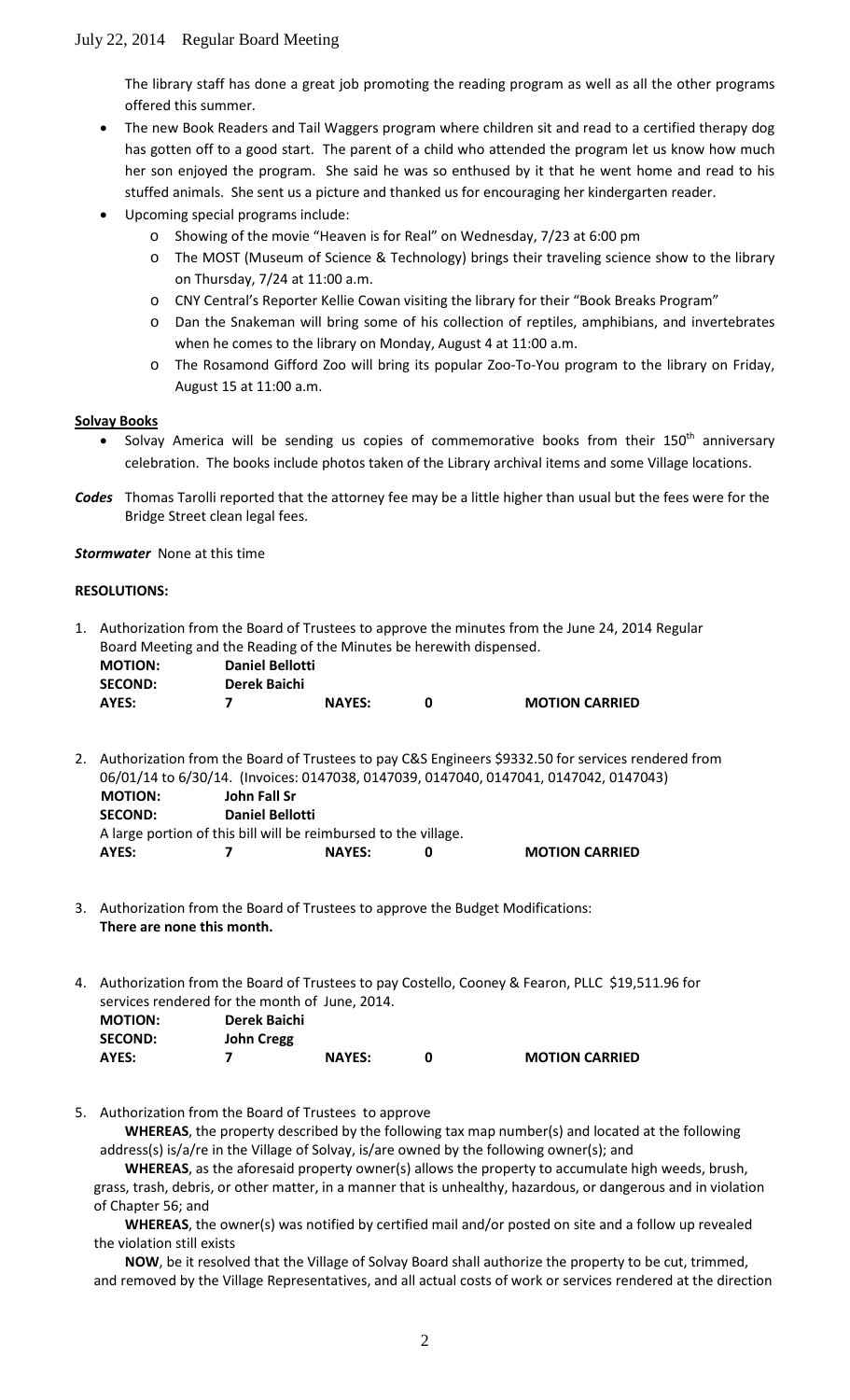of the Village Board, shall be assessed and collected in the same manner and time as the taxes levied on the premises.

| <b>STREET ADDRESS</b> |   |                        | <b>TAX MAP</b> | <b>NAME OF OWNER</b>            |
|-----------------------|---|------------------------|----------------|---------------------------------|
| 502 Fourth St         |   |                        | 005.-08-11.0   | Blair, James E. Sr.             |
| 406 Darrow Ave        |   |                        | $003.-05-03.0$ | Buerkle, James J.               |
| 221 Lamont Ave        |   |                        | $010.-06-29.0$ | Hurley Kathleen Revocable Trust |
| 325 First St          |   |                        | 007.-04-05.0   | Daverso, Jeanette M.            |
| 208 Charles Ave       |   |                        | 011.-08-06.0   | Varughese, Mathew               |
| 200 Charles Ave       |   |                        | 011.-08-02.0   | Brink, Robert                   |
| 125 Freeman Ave       |   |                        | $010.-07-29.0$ | Matzke, Christ                  |
| 104 William St        |   |                        | $010.-02-11.0$ | Pascarella, Marie & Louis       |
| 221-223 William St    |   |                        | $010.-03-03.0$ | Giachetti, Richard D.           |
| 321 Woods Rd          |   |                        | 011.-04-12.0   | Motell, Cody M.                 |
| 325 Woods Rd          |   |                        | 011.-04-11.0   | Samuel, Deborah J.              |
| <b>MOTION:</b>        |   | <b>Daniel Bellotti</b> |                |                                 |
| <b>SECOND:</b>        |   | John Fall Sr           |                |                                 |
| AYES:                 | 7 | <b>NAYES:</b>          | 0              | <b>MOTION CARRIED</b>           |

6. The following resolution was offered by **Thomas Tarolli** who moved its adoption, seconded by **John Fall Sr,** to wit:

**WHEREAS**, pursuant to the provisions of the Municipal Home Rule Law, a proposed local law titled Local Law No. C-2014, to amend Chapter 109, titled "Licensing," of the Village of Solvay Code was presented and introduced at a Regular Meeting of the Village Board of the Village of Solvay held on June 24, 2014; and

**WHEREAS**, a public hearing was held on such proposed local law on this 22nd day of July, 2014 by the Village Board of the Village of Solvay and proofs of publication of notices of such public hearings, as required by law, having been submitted and filed, and all persons desiring to be heard in connection with said proposed local law having been heard, and said proposed local law having been in the possession of the members of the Village Board of the Village of Solvay in its final form in the manner required by Section 20 of the Municipal Home Rule of the State of New York; and

**WHEREAS**, at its June 24, 2014 meeting this Board determined that the enactment of Proposed Local Law No. C-2014 is a Type II Action that there are no other involved agencies, that this Board will act as lead agency for this application and rendered a negative declaration for purposes of SEQR; and

**WHEREAS**, it is in the public interest to enact said Proposed Local Law No. C of 2014.

#### **NOW, THEREFORE**, it is

**RESOLVED**, that the Village Board of the Village of Solvay, Onondaga County, New York, does hereby enact Proposed Local Law C of 2014 as Local Law No. 3 of 2014 as follows:

#### **VILLAGE OF SOLVAY - PROPOSED LOCAL LAW NO. 3-2014**

#### **A Local Law Amending Chapter 109, titled "Licensing," of the Village of Solvay Code**

Be it enacted by the Trustees of the Village of Solvay, that this local law amends Chapter 109 of the Code of the Village of Solvay (hereinafter "Code"), titled "Licensing," to impose certain licensing obligations on individuals or entities operating a restaurant, eating place, lunch counter or similar place for the sale or consumption on the premises of food and beverage, as follows:

# **SECTION 1 .**

So that Section 109-1 of the Code of the Village of Solvay shall be amended so as to read, in its entirety, as follows:

"§ 109-1 LEGISLATIVE INTENT.

The purpose of this Chapter shall be to preserve the public peace and good order in the Village of Solvay and to contribute to the public welfare and good order of its people by enforcing certain regulations and restrictions, which shall include licensing and registration obligations, on hawkers, vendors, solicitors and peddlers in order to prevent fraud, crime and unethical and dishonest business practices within the Village of Solvay and to protect our citizens from such behavior."

# **SECTION 2 .**

So that Section 109-3 of the Code of the Village of Solvay shall be amended so as to read, in its entirety, as follows:

"§109-3LICENSE REQUIRED.

It shall be unlawful for any person to engage in, conduct, manage, operate or cause to be conducted, managed or operated within the limits of the Village the business of hawker, vendor, solicitor, peddler or charitable solicitor, or operate a restaurant, eating place, lunch counter or similar place for the sale or consumption on the premises of food and beverages, without first obtaining a license from the Village Clerk."

#### **SECTION 3 .**

So that Section 109-5 of the Code of the Village of Solvay shall be amended so as to read, in its entirety, as follows:

"§109-5INFORMATION REQUIRED WITH APPLICATION.

Each applicant for a license shall file with the Village Clerk, on a form to be provided by the Village of Solvay, an application, in writing, which shall give the following information and be signed and affirmed by the applicant under the penalties of perjury: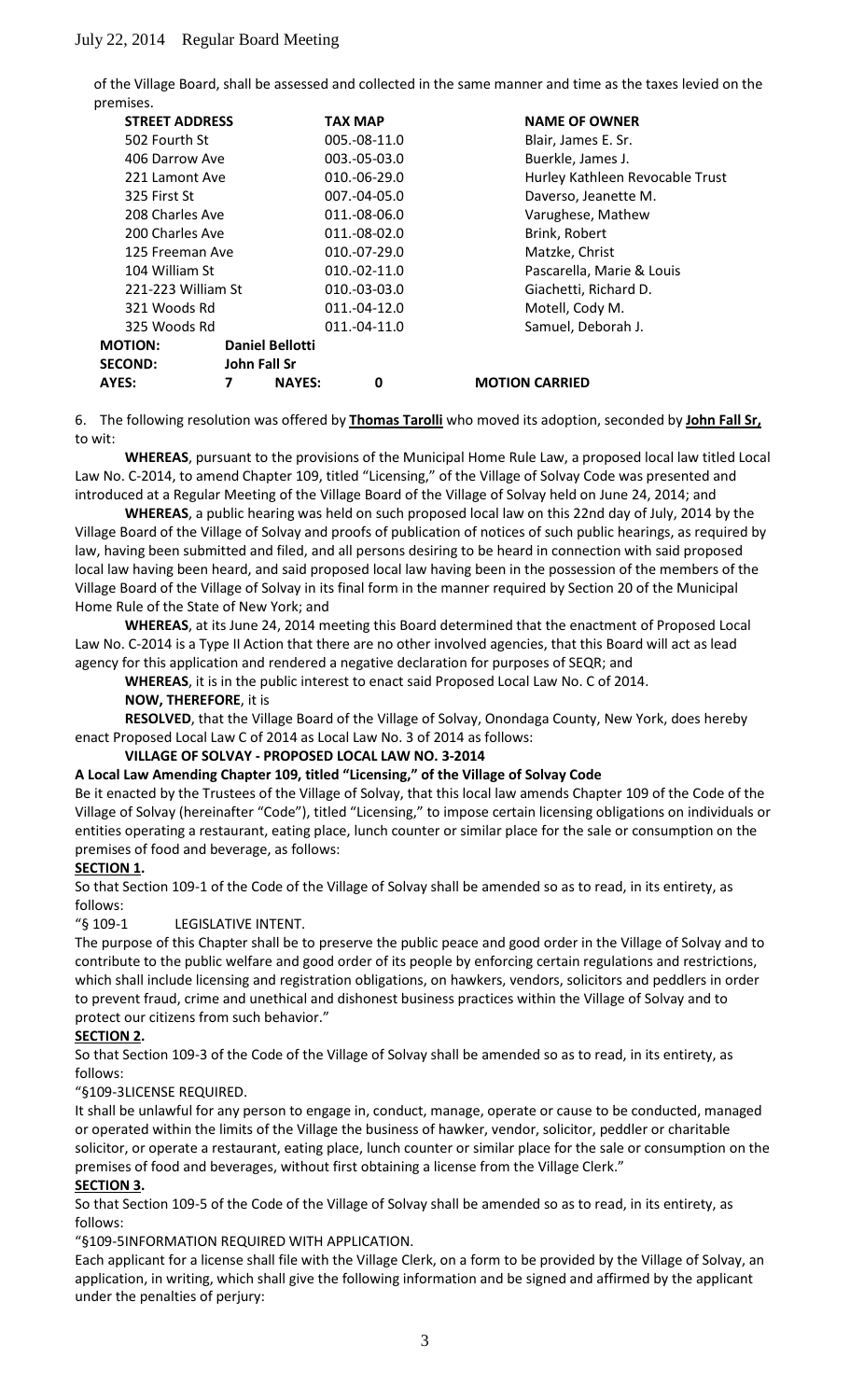If the applicant is a hawker, vendor, solicitor, peddler or charitable solicitor, the applicant shall provide the following information:

the name, age and physical description of the applicant;

his or her complete permanent home and local address and the telephone number at such address; the name and address of the organization or person for whom solicitation is being made and the telephone number at such address;

a description of the nature of the business and the goods, services or wares to be sold and sufficient information to determine the business to be transacted;

the days, dates and routes of business or solicitation in the Village of Solvay, which, unless special permission is granted by the Village Clerk, shall be between the hours of 9:00 a.m. and 7:00 p.m.;

a statement as to whether or not the applicant has been convicted of a crime, misdemeanor or disorderly conduct offense, and where and when so convicted, the nature of the offense and the penalty, if any; and the make, model, year, color and license plate number of the automobiles used by the applicant during the period of solicitation in the Village and the driver identification number and state of issuance on applicant's driver's license.

If the applicant operates a restaurant, eating place, lunch counter or similar place for the sale or consumption on the premises of food or beverages, the applicant shall provide the following information:

the name, address and telephone number of the business;

the name, address and telephone number of the building owner;

the hours and days of operation;

if licensed by the New York State Alcoholic Beverage Control Board, the license number;

a list of all State and County licenses held by the business;

if the applicant is a partnership, association or LLC, a list of all partners or members, including address or, if a sole proprietorship, the name of the sole proprietor; and

any assumed names of the business (D/B/A/)."

### **SECTION 4 .**

So that Section 109-8 of the Code of the Village of Solvay shall be amended so as to read, in its entirety, as follows:

"§109-8INFORMATION ON LICENSE.

Each applicant shall be issued a license by the Village Clerk, upon which shall be impressed the Official Seal of the Village of Solvay and the period for which said license shall be valid. Licenses issued to a hawker, vendor, solicitor, peddler or charitable solicitor shall be valid for a period not to exceed thirty (30) calendar days from the date of issuance. Licenses issued to an applicant who operates a restaurant, eating place, lunch counter or similar place for the sale or consumption on the premises of food or beverages shall be valid for a period not to exceed one (1) year."

### **SECTION 5 .**

So that Section 109-9 of the Code of the Village of Solvay shall be amended so as to read, in its entirety, as follows:

"§109-9DISPLAY OF LICENSE.

The licensee shall carry or display the license at all times when conducting business in the Village and shall exhibit it to any citizen or Village official upon request. At the conclusion of the period for which the license was issued, said license shall be returned to the Village Clerk."

#### **SECTION 6 .**

So that Section 109-11 of the Code of the Village of Solvay shall be amended so as to read, in its entirety, as follows:

"§109-11 TRANSFER OF LICENSE PROHIBITED.

No license issued under the provisions of this Chapter shall be used at any time by any person or business other than the one to whom it was issued."

#### **SECTION 7 .**

So that Section 109-12 of the Code of the Village of Solvay shall be amended so as to read, in its entirety, as follows: "§109-12 PROHIBITIONS.Every hawker, vendor, solicitor, peddler or charitable solicitor to whom a license is issued under the terms of this Chapter shall be governed by the following rules and regulations:

- A. Licensee shall not falsely or fraudulently misrepresent the quantity, character or quality of any article offered for sale.
- B. Licensee shall not stand or permit the vehicle used by them to stand in any public place or street for more than ten (10) minutes, or in front of any premises for any time if the owner or lessee objects.
- C. Licensee shall not create or maintain any booth or other obstruction upon any street or public place for the purposes of selling or exposing for sale any goods, wares or merchandise.
- D. Licensee shall not sell any merchandise within two hundred fifty feet (250') of any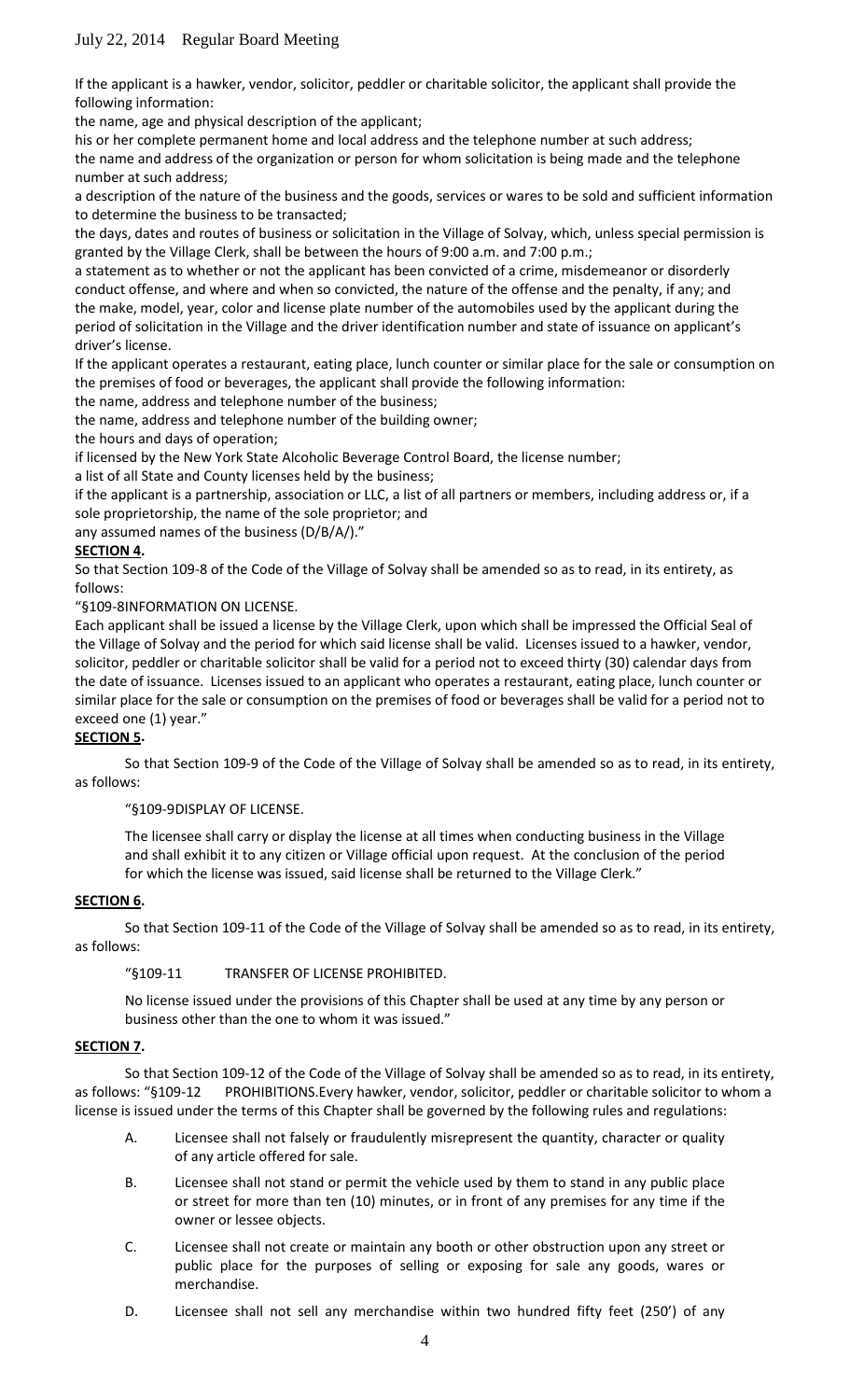school between the hours of 8:00 a.m. and 4:00 p.m. on school days.

- E. No person subject to the terms of this Chapter shall enter or attempt to enter the house or apartment of any resident in the Village without an express invitation from the occupant of the house or apartment.
- F. No person subject to the terms of this Chapter shall conduct themselves in such a manner as to annoy or harass any person while soliciting within the Village.

#### **SECTION 8 .**

So that Section 109-15 of the Code of the Village of Solvay shall be amended so as to read, in its entirety, as follows:

#### "§109-15 APPEALS.

In the event that an application for a license is revoked or denied, the applicant may appeal to the Board of Trustees of the Village of Solvay, which shall set a time and place for a hearing. Such hearing shall be held within fifteen (15) days after a request for an appeal has been filed with the Village Clerk and at which hearing the applicant will be given an opportunity to present their reasons why the license should be issued. The decision of the Board of Trustees is final."

#### **SECTION 9 . EFFECTIVE DATE**.

This Local Law shall take effect upon its filing in the Office of the Secretary of State.

The question of the adoption of the foregoing resolution was duly put to a vote and upon roll call, the vote was as follows:

| <b>Daniel Bellotti</b>                                                                                      | <b>Trustee</b> | <b>Voted</b> | Yes |
|-------------------------------------------------------------------------------------------------------------|----------------|--------------|-----|
| John Fall, Sr.                                                                                              | <b>Trustee</b> | <b>Voted</b> | Yes |
| <b>Thomas Tarolli</b>                                                                                       | <b>Trustee</b> | <b>Voted</b> | Yes |
| <b>John Cregg</b>                                                                                           | <b>Trustee</b> | <b>Voted</b> | Yes |
| Derek Baichi                                                                                                | <b>Trustee</b> | <b>Voted</b> | Yes |
| <b>Harry DeCarlo</b>                                                                                        | <b>Trustee</b> | <b>Voted</b> | Yes |
| <b>Ronald Benedetti</b><br>'s concert of Bossel attack a construction of a standard at the state of a state | <b>Mayor</b>   | <b>Voted</b> | Yes |

The foregoing Resolution was thereupon declared duly adopted.

#### **DATED: July 22, 2014**

7. Having amended Chapter 109 of the Village Code to impose a licensing obligation upon individuals or entities operating a restaurant, eating place, lunch counter or similar place for the sale or consumption of food and beverage, the Village Board hereby establishes that the annual fee for such license shall be \$50.00. **MOTION: Thomas Tarolli**

| <b>SECOND:</b> | <b>Harry DeCarlo</b> |                       |
|----------------|----------------------|-----------------------|
| AYES:          | <b>NAYES:</b>        | <b>MOTION CARRIED</b> |

8. Authorization from the Board of Trustees to approve Joe Hawksby as the accredited delegate for the Village of Solvay at the annual MEUA Conference September 9,10,11,and 12, 2014 to be held at The Inn on the Lake, Canandaigua, New York.

**MOTION: John Cregg SECOND: John Fall Sr**

| ╍ | JUIII LAILJI                                                                                           |                |              |            |
|---|--------------------------------------------------------------------------------------------------------|----------------|--------------|------------|
|   | <b>Daniel Bellotti</b>                                                                                 | <b>Trustee</b> | <b>Voted</b> | <b>Yes</b> |
|   | John Fall, Sr.                                                                                         | <b>Trustee</b> | <b>Voted</b> | <b>Yes</b> |
|   | <b>Thomas Tarolli</b>                                                                                  | <b>Trustee</b> | Voted        | <b>Yes</b> |
|   | <b>John Cregg</b>                                                                                      | <b>Trustee</b> | <b>Voted</b> | <b>Yes</b> |
|   | Derek Baichi                                                                                           | <b>Trustee</b> | <b>Voted</b> | <b>Yes</b> |
|   | <b>Harry DeCarlo</b>                                                                                   | <b>Trustee</b> | <b>Voted</b> | <b>Yes</b> |
|   | <b>Ronald Benedetti</b><br>a faces at a model at a company and a control of the following the state of | <b>Mayor</b>   | Voted        | <b>Yes</b> |
|   |                                                                                                        |                |              |            |

The foregoing Resolution was thereupon declared duly adopted.

**DATED: July 22, 2014**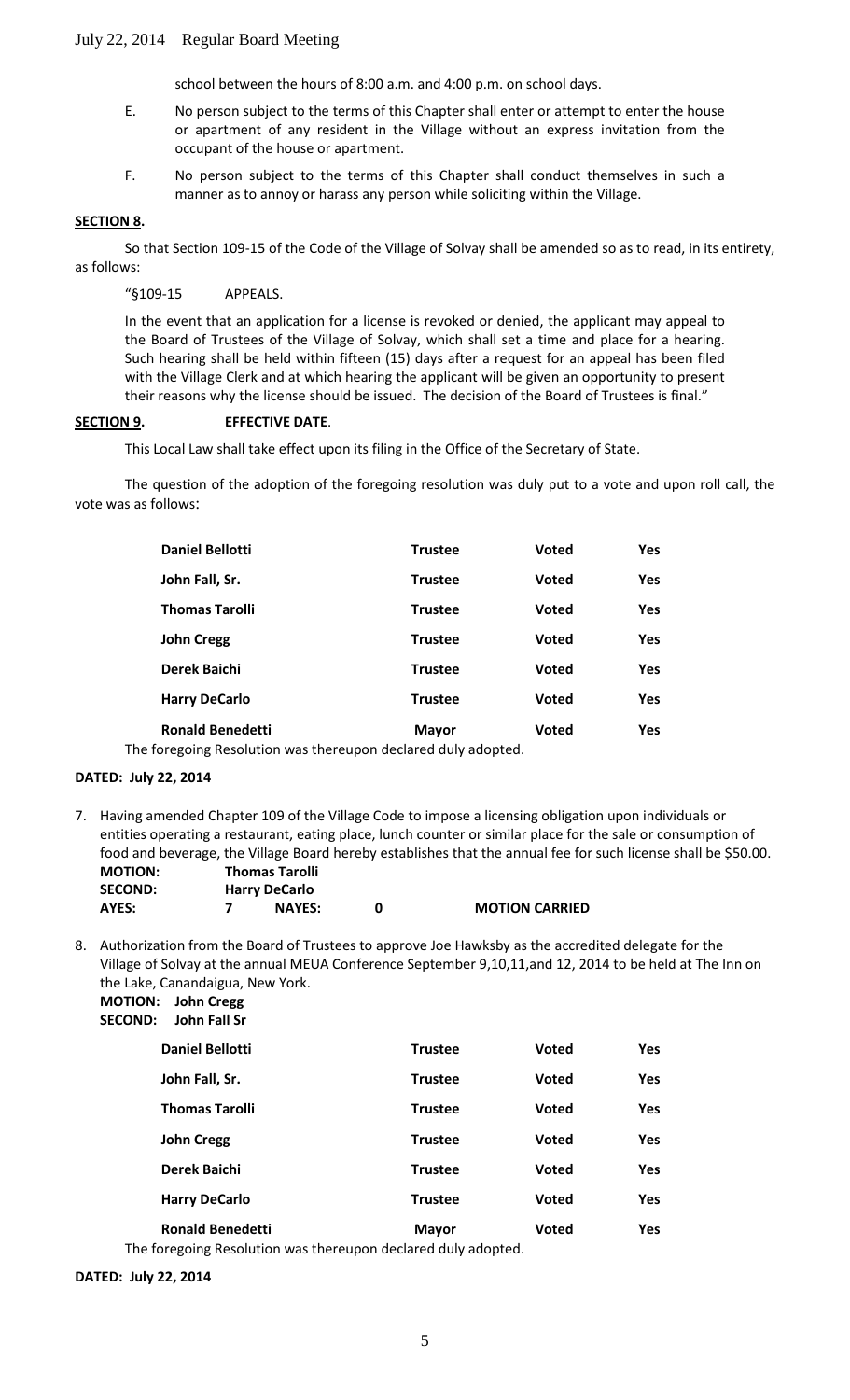9. Authorization from the Board of Trustees to ratify and reaffirm the prior SEQRA determination and grant site plan approval to RockTenn Solvay LLC's installation of a make-up unit on an external elevated structure, Project PM @West End Make-Up Air Unit, upon the June 2, 2014 Planning Board and Zoning Board of Appeals review of the application and unanimous recommendation that the Village Board (1) ratify and reaffirm the SEQRA findings rendered on September 17, 2012, noting the limited nature of the proposed improvement represented in the instant application and that no adverse environmental impacts were to be realized; and (2) grant site plan approval to allow the installation of the aforementioned equipment.

| <b>MOTION:</b> | <b>Daniel Bellotti</b> |               |                       |
|----------------|------------------------|---------------|-----------------------|
| <b>SECOND:</b> | <b>John Cregg</b>      |               |                       |
| AYES:          |                        | <b>NAYES:</b> | <b>MOTION CARRIED</b> |

10. Authorization from the Board of Trustees to approve the Gertrude Park Pavilion Rehabilitation Project, approve the related Community Development Contract in the amount of \$28,000 and authorize the Mayor to sign said contract with the County, approving and authorizing a contract for this project with Paduana Brothers to complete this work in the amount not to exceed \$26,950 and authorizing the Mayor to sign an agreement with Paduana Brothers to complete the related work upon condition with Community Development signed contract. **MOTION: John Fall Sr**

|       | <b>SECOND:</b> Daniel Bellotti |               |                         |
|-------|--------------------------------|---------------|-------------------------|
| AYES: |                                | <b>NAYES:</b> | <b>MOTION CARRIED D</b> |

11. Authorization from the Board of Trustees to approve the Annual MS-4 Report for the Village of Solvay, authorizing the Mayor to sign authorizing said report to be submitted to the NYSDEC.

|       | <b>MOTION: Harry DeCarlo</b>  |               |                       |
|-------|-------------------------------|---------------|-----------------------|
|       | <b>SECOND:</b> Thomas Tarolli |               |                       |
| AYES: |                               | <b>NAYES:</b> | <b>MOTION CARRIED</b> |

12. Approval and authorization for the Village of Solvay to participate, as a 'participating employer' in the New York State Health Insurance Program and to include in such plan its officers and employees and to (exclude from such plan) its retired officers and employees, subject to and in accordance with the provisions of Article XI of the Civil Service Law and the Regulations governing the New York State Health Insurance Program, as presently existing or hereafter amended, together with such provisions of the insurance contracts as may be approved by the President of the Civil Service Commission and any administrative rule or directive governing the plan and further, authorizing the Mayor to execute any and all documents needed to give full force and effect to this resolution.

|       | <b>MOTION:</b> Daniel Bellotti |               |                       |
|-------|--------------------------------|---------------|-----------------------|
|       | SECOND: John Cregg             |               |                       |
| AYES: |                                | <b>NAYES:</b> | <b>MOTION CARRIED</b> |

13. Authorization from the Board of Trustees to approve to promote Angelina Lynch from Library Page to Part Time Library Clerk at a rate of \$10.67 per hour to replace Marie Burt effective July 29, 2014. **MOTION: Daniel Bellotti SECOND: Thomas Tarolli**

| AYES: | <b>NAYES:</b> | <b>MOTION CARRIED</b> |
|-------|---------------|-----------------------|
|       |               |                       |

14. Authorization from the Board of Trustees to approve to hire Carolyn Patapow as a Part Time Library Page at a rate of \$8.00 per hour to replace Angelina Lynch effective July 29, 2014. **MOTION: Harry DeCarlo SECOND: Daniel Bellotti**

| AYES: | - - - - - - - - - - - - - - | <b>NAYES:</b> | <b>MOTION CARRIED</b> |
|-------|-----------------------------|---------------|-----------------------|
|       |                             |               |                       |

15. Introducing Proposed Local Law D of 2014, titled 'A Local Law Amending Chapter 29 titled "procurement policy' to Authorize Purchasing Based on Best Value and to Set Forth Requirements for 'Piggybacking' Purchases, determining that this is a Type 2 action for purposes of SEQR, and scheduling a public hearing to consider said local law at this Board's next regular meeting to be held on August 26, 2014 at the Geddes Town Hall, 1000 Woods Road in the Village at 6:00 pm or as soon thereafter as the matter can be reached. **MOTION: John Cregg SECOND: John Fall Sr**